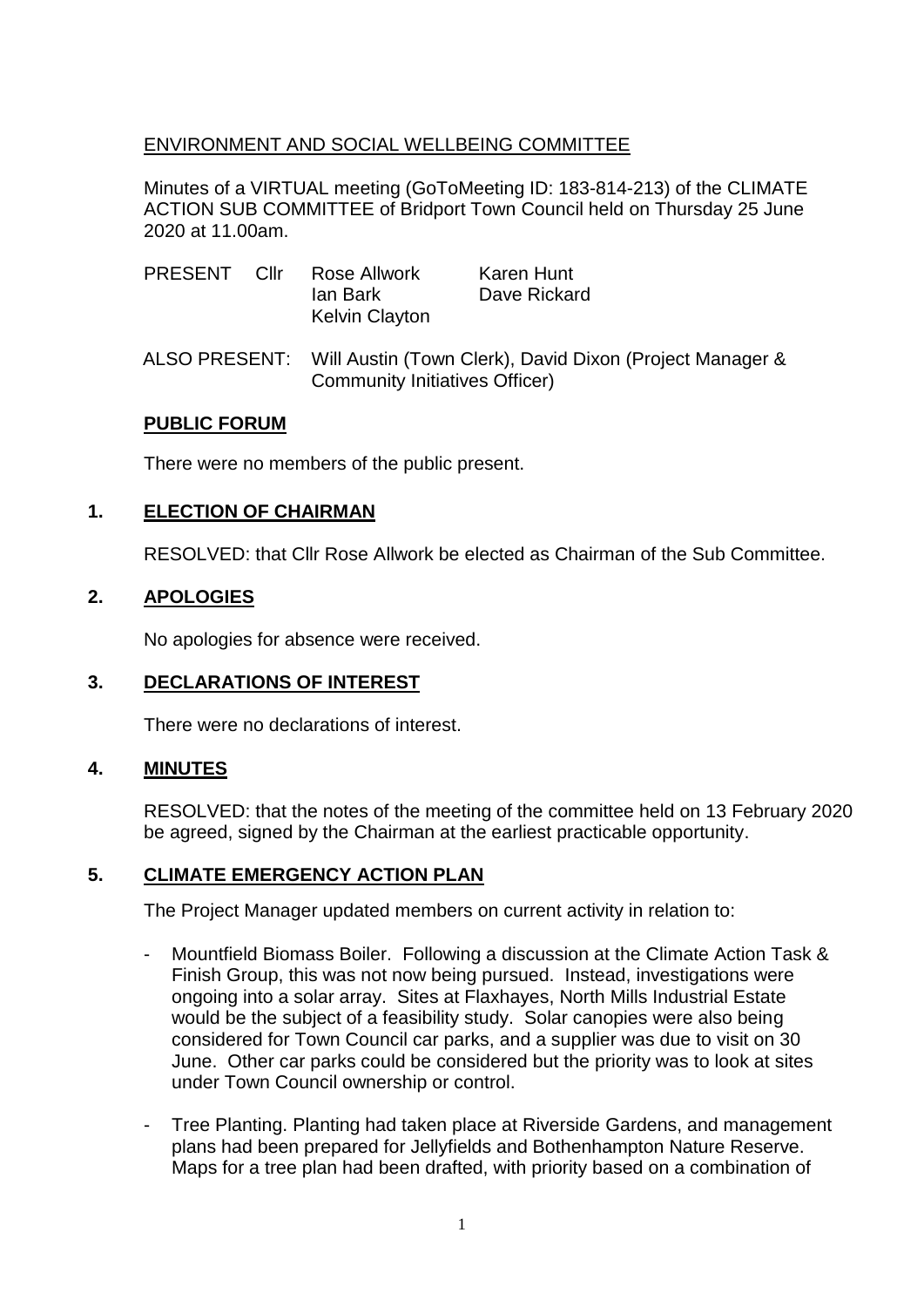air quality, flood alleviation and ecology impacts. Local groups were assisting and the plan was due for completion by August.

- Food Security. Alan Heeks and others had been researching and had a set of actions to pursue.
- Raise the Roof. Vearse Farm was being considered for this project, and a proposal had been received from Assemble.
- Access & Movement Study. Discussions had taken place with Dorset Council and a brief had been prepared. There was a need to decide how to proceed.

Members discussed:

- Welcome progress with the projects outlined.
- The need to engage on employment and economy in the context of COVID-19, and to stimulate employment through the action plan.
- The opportunities for use of Vearse Farm for the Raise the Roof project. Although space was available, there was little provision in the S106 agreement and progress would be dependent on the developer. RIBA were noted as being interested in working with Raise the Roof.

RESOLVED: that the report of the Project Manager be noted.

# **6. CUTTING EMISSIONS DIRECTLY**

The Chair noted that this item had in part been discussed under the previous agenda item, and invited members to comment in more detail on the development of solar generation capacity, and the pros and cons of solar canopies and ground mounted solar arrays.

The Project Manager advised that the return on investment was longer for canopies than for ground mounted.

Members discussed:

- Whether supermarkets could be engaged in the idea of solar canopies in their car parks.
- Reservations about the use of green space for ground mounting unless dual use could be achieved.
- Allocation of brownfield sites as a priority.

RESOLVED: that the report of the Project Manager be noted, and that a further report be provided at the next meeting.

## **7. MAKING THINGS HAPPEN INTERNALLY**

The Project Manager reported that there was a need for a dedicated resource in the Council's Outdoor Team to ensure that climate-related commitments were met. The Town Clerk advised that members should also consider the capacity required for administration, community engagement, and technical support aspects of the Action Plan.